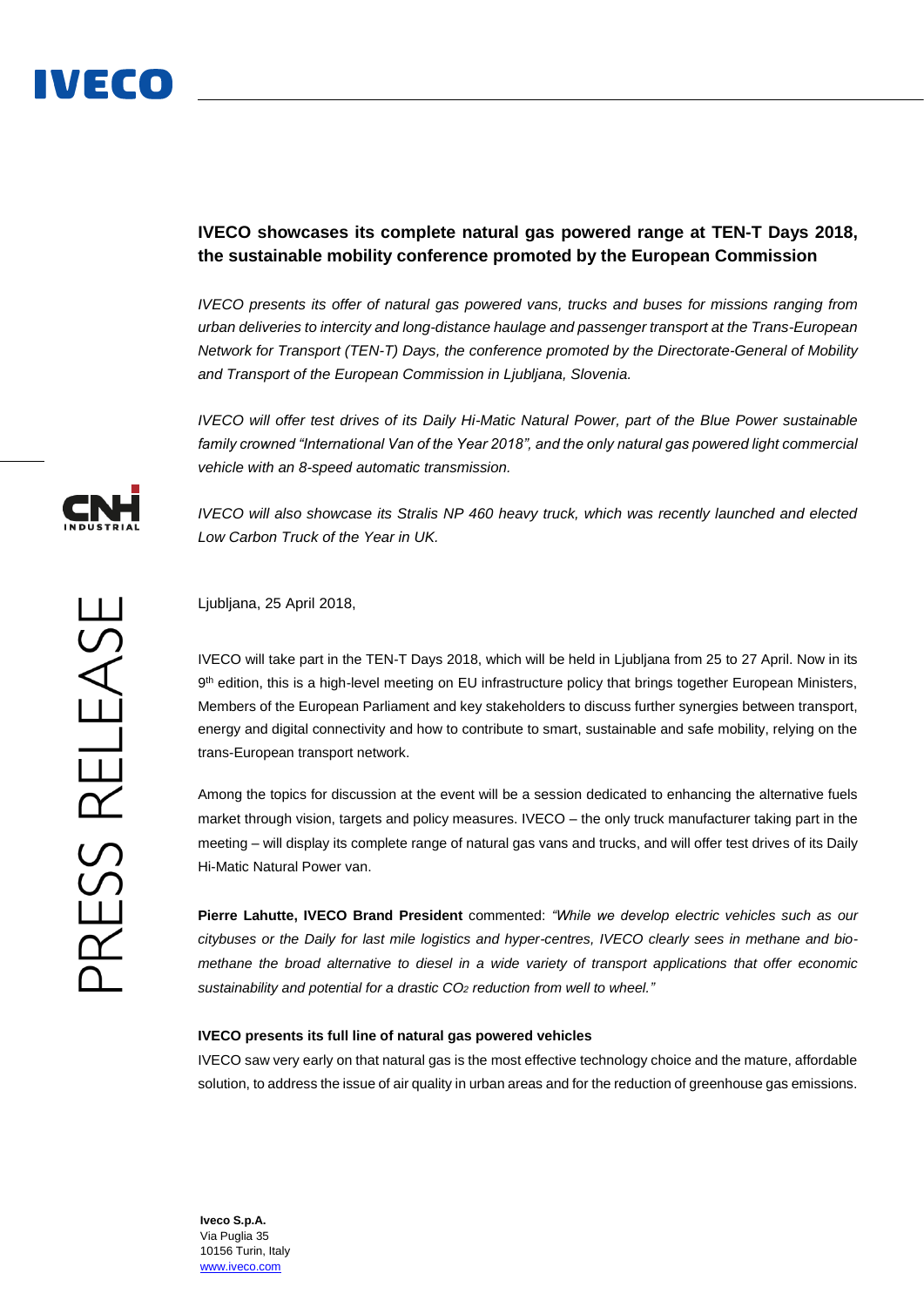## IVECO

Natural gas stands today as the only fuel with prospects for widespread use in the short and medium term and with IVECO's advanced Natural Power technology and its full line powered by this sustainable fuel – from light commercial vehicles to heavy-duty long-haul trucks and buses – this alternative traction is a reality today.

The **Daily Hi-Matic Natural Power** available for test driving at the TEN-T Days belongs to IVECO's Daily Blue Power sustainable family, which has been crowned "International Van of the Year 2018". It is the first LCV running with a compressed natural gas engine coupled with an 8-speed automatic gearbox in the industry. It makes a further improvement on what was already the best solution for urban transport by offering the perfect combination: the sustainability of IVECO's Natural Power technology and the absolute driving pleasure of its class-exclusive Hi-Matic transmission. The outstanding comfort of the cab is further enhanced by the vehicle's extremely quiet operation and its environmental performance is equally remarkable: in real driving conditions and in an urban context, CO<sub>2</sub> emissions are 5% lower than those of the equivalent Diesel version, and with bio-methane they can be very close to zero. It also delivers excellent fuel economy thanks to lower pump price of CNG which can result in cost savings in excess of 35% compared to diesel.

The **Eurocargo Natural Power** features a six-cylinder CNG engine that delivers high torque of 750 Nm and power output of 210 Hp. Its features and transport capacity are identical to its diesel equivalent, and it has a maximum range of 400 km. Known as "the truck the city likes" and part of the Eurocargo range that was crowned "International Truck of the Year 2016", the Eurocargo Natural Power is particularly at home in major cities for its low emissions and quiet operation **(**Piek certified, noise emissions less than 72 dB**)** which mean it is allowed to drive in restricted traffic zones and ideal for night-time work.

The **Stralis NP 460,** crowned Low Carbon Truck of the Year in the UK, is the first natural gas truck specifically designed for long-haul operations. It is the only full range of natural gas heavy trucks with the latest-generation automated transmission designed to serve all missions and combines sustainability, performance, productivity and autonomy to perform the most demanding long-distance missions. It can run on Compressed (CNG) or Liquefied Natural Gas(LNG) and with 460 hp, the Stralis NP 460 in single-fuel LNG version has an autonomy of up to 1,600 km. It delivers dramatic Particulate Matter and NOx reduction compared to Euro VI limits and, with bio-methane, also CO<sub>2</sub> emissions are cut by 95%. It also slashes noise pollution, with its extremely quiet operation at less than 71 dB. It features IVECO's best on-road fuel efficiency technologies, which achieve up to 9% lower Total Cost of Ownership than a diesel truck. The revolutionary Stralis NP 460 gives transport operators the competitive advantage of offering truly sustainable logistics.

The IVECO BUS **Crossway Low Entry Natural Power** 12-metre bus has been specifically designed to rise to the challenges of city and intercity passenger transportation while also meeting environmental targets.